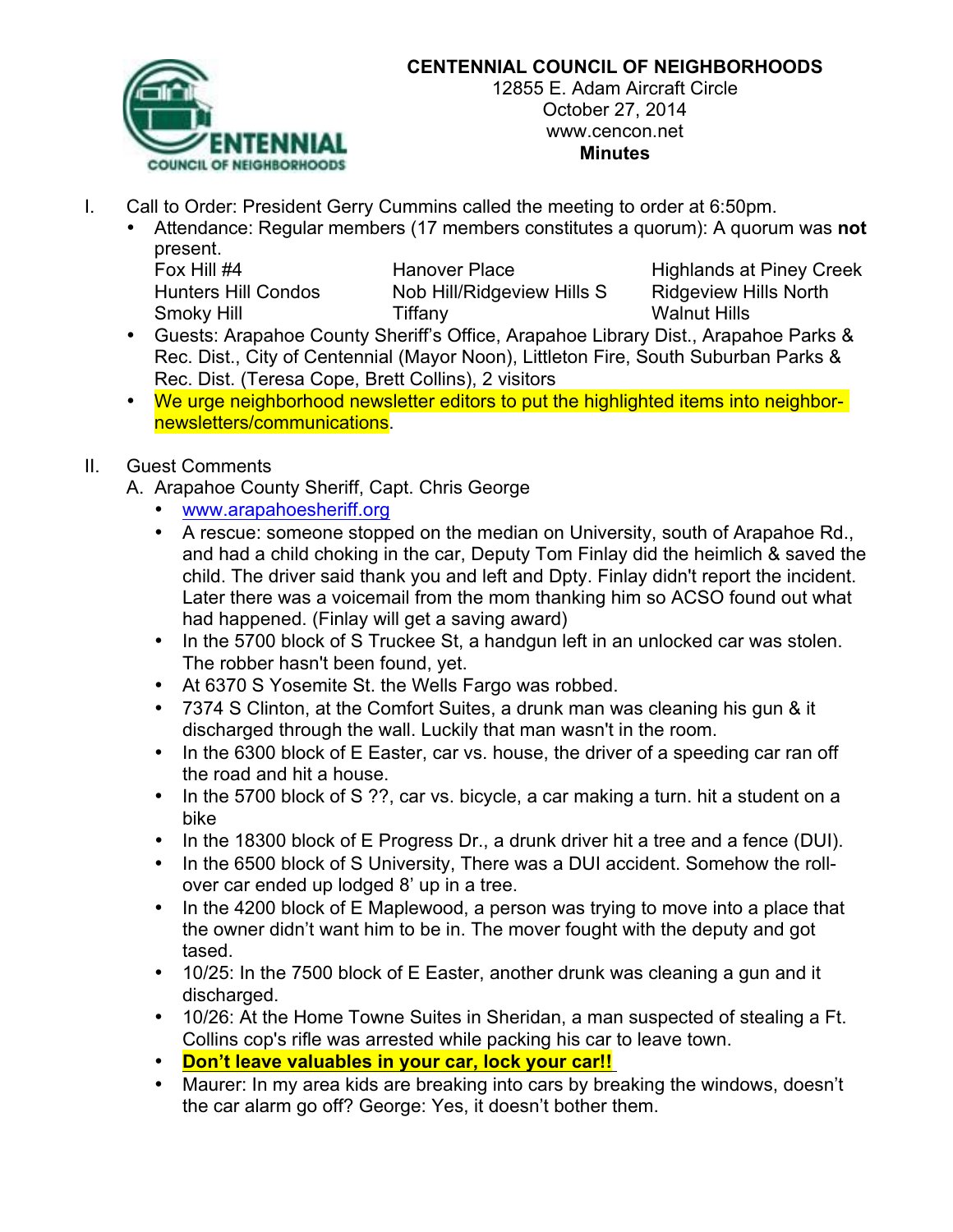- B. Arapahoe Library District, Holly Whelan (manager of Smoky Hill, May, and the jail libraries, & librarians)
	- www.arapahoelibraries.org/
	- Meet the Author: On 11/6, ALD is presenting author Christina Baker Kline at the Smoky Hill Lib. Kline will speak from 6:30-7:pm and sign her books from 7:30- 8:30pm. The Tattered Cover will be selling her books there, as well. *Kline is a novelist, nonfiction writer and editor. In addition to the New York Times bestselling* Orphan Train*, her novels include Bird in Hand*, The Way Life Should Be*,* Desire Lines *and* Sweet Water*.*
	- On 10/31, Castlewood will be closed for installation of a solar panel and an LED lighting retrofit. The panel will generate approximately 91,000 KW of energy per year, which will support the library's electrical supply. The lighting retrofit will reduce current lighting energy usage by nearly 50,000 KW per year. The combined savings from the solar panels and LED lighting will save the library more than \$12,000 in energy costs per year.
	- Texts from library? Shoutbomb let's you know about items coming due or that a reserved book is in.
		- o First send a text message with the keyword TEST to Arapahoe@shoutbom. com. You should receive a short reply message saying "Test Successful" if your phone is capable of this service.
		- o Then, text the following: SIGNUP+yourlibrarycardnumber (enter your actual library card number without spaces where it says yourlibrarycardnumber).
		- o After you sign up, you will receive a message confirming your request. Another message will ask you to provide your email, which is optional. If you don't want to provide your email, reply with NONE.
		- o You are now signed up for text message alerts.
	- The Arapahoe Library District offers access via its website to BookFlix, an online literacy resource that pairs classic video storybooks with nonfiction eBooks to build a love of reading and learning. BookFlix reinforces early reading skills and introduces children to a world of knowledge and exploration.
	- ALD is getting a comic book database. Spiderman, the X-men and other superheroes from Marvel Comics are available to read through your browser. An eBook version of the classic Marvel Comics is available online via ABDO, an online Marvel Comics database. Marvel Comics entice readers with the latest reading technologies using the most popular characters in the world.
	- Younger children will enjoy TumbleBooks, which is an online collection of animated, talking picture books that teach young children the joys of reading in a format kids love.
	- 2014 Holiday Drive: A Clean Start
		- $\circ$  All ALD libraries will be participating in a holiday drive from Nov 1-30. You may drop off personal care items in the collection box at your library and we'll deliver them to Inter-Faith Community Services.
		- o Items needed include hygiene products: shampoo, bath soaps, razors, combs, washcloths; laundry and dish detergents. Travel sizes and larger sizes are accepted. Inter-Faith Community Services provides basic human services and enrichment programs to low-income people using community resources.
	- Doerr: Can you download a book onto a phone? Whelan: Yes, book a librarian will gladly give you a one-on-one class.
	- We're expecting some exciting things to happen in the new year!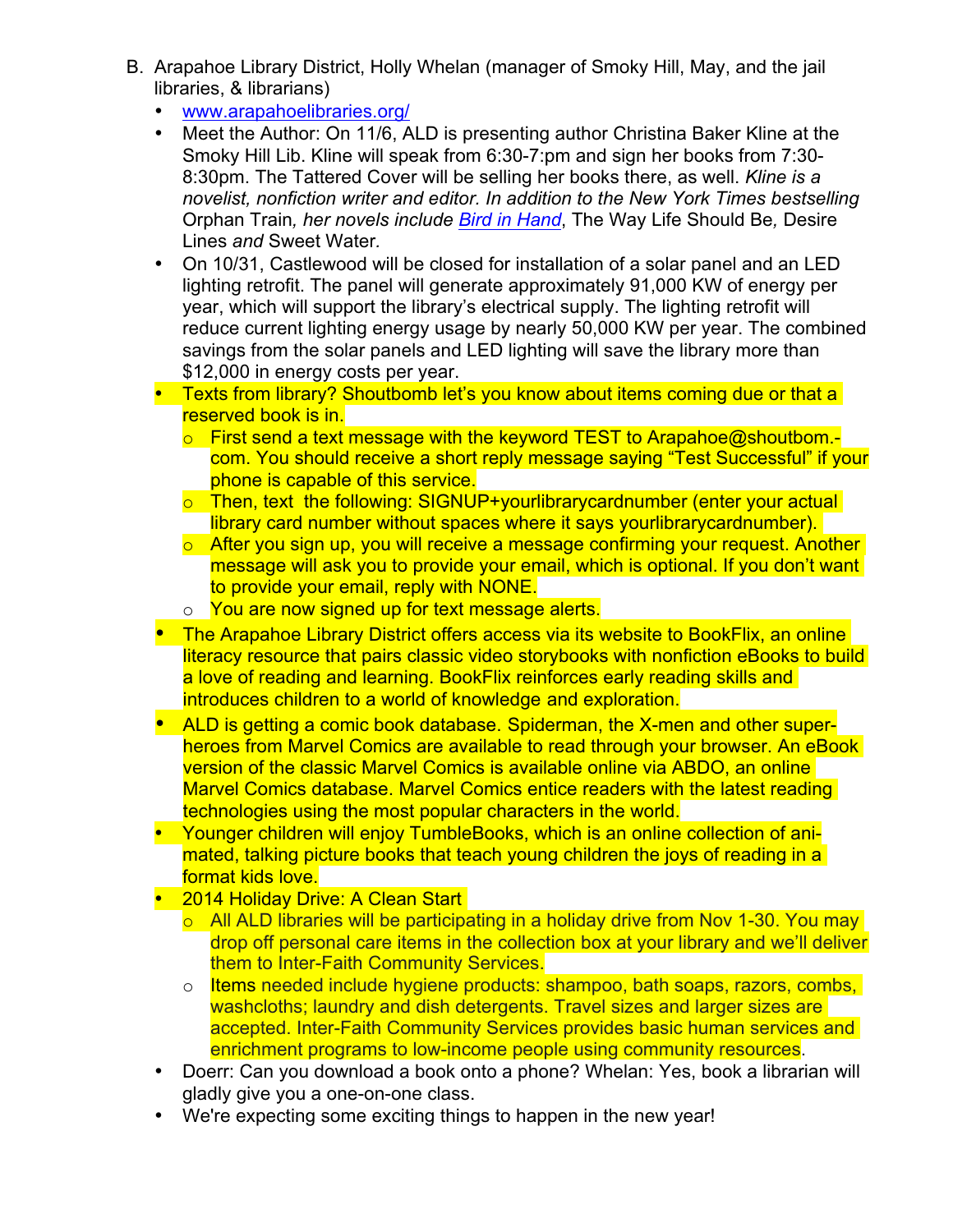- C. Arapahoe Park & Rec District, DeLos Searle, Asst. District Manager
	- www.aprd.org.
	- APRD has a Nov. pass special, buy 40 punches and you'll get 5 free.
	- The Holiday Pass Special is good 11/15-1/16 (the whole time) In District: \$60 Out of District. \$80.
	- Drop and Shop: On 11/28 (Black Friday), you can drop your kids at Trails Rec. Center and we'll watch them while you go & shop (or anything else). 2 time periods are offered: 8-11am or Noon-3pm
	- 11/20 is the Trails Rec. Center's  $10<sup>th</sup>$  Anniversary. There will be entry specials, give-aways and more, watch the website.
	- Pavilions will be winterized this coming week
	- APRD is starting up a Friends of the Park District organization. Contact Delos for information: delossea@aprd.org or (303) 269-8412.
- D. Fire Districts: Littleton Fire, Jeff Tasker, Training Div. Chief
	- www.cfpd.org, www.littletongov.org/fire, www.southmetro.org
	- Cunningham: CFPD is holding to 2007 expenditures for its 2015 budget.
	- Littleton, South Metro, Evergreen and West Metro fire districts are forming a system that puts all districts together, so everyone knows where every piece of equipment is.
	- South Metro:
		- o SM had an open house for Explorer Scouts interested in being in a fire service.
		- $\circ$  The Training Bureau held its  $5<sup>th</sup>$  annual learning symposium.
		- o They are doing active shooter drills monthly.
		- o There was a Change of Command Ceremony where Chief Qualman turned over command of the District to Bob Baker.
	- Littleton:
		- o They've received and tested a new engine.
		- $\circ$  6 firefighters just started in Academy.
		- $\circ$  They've started an intern program (high school student) that helps in office.
		- $\circ$  Quick Car Program. will be full time starting in Jan. It responds to low level alarms.
		- $\circ$  They're starting a medical car program next week for medium medical alarms.
		- $\circ$  Quiet this month, but we're starting into the holiday season. If a smoke detector is over 10 years old, it needs to be replaced.
- E. South Suburban Park & Rec District, Teresa Cope, Communications Director & Brett Collins, SSPRD planner
	- www.SSPR.org
	- Brett Collins:
		- o I've been asked how projects are prioritized. At budget meetings we invite public to come in and propose projects. Dept. directors also make suggestions. We consider safety concerns that must be addressed. We also look at need (roof leaking, boiler going out). We look at how we might leverage money with Centennial (Centennial Link Trail, Willow Creek Trail & Playground, Aurora Waterline Trail [Highlands 460], new trail at Palos Verdes Park, etc.) We consider projects with a short payback time (ball machine breaking down, but it's a money maker). Then we have to prioritize and look at the available dollars.
	- Cummins: What about irrigation systems? Collins: We leveraged money on 2 parks in Centennial.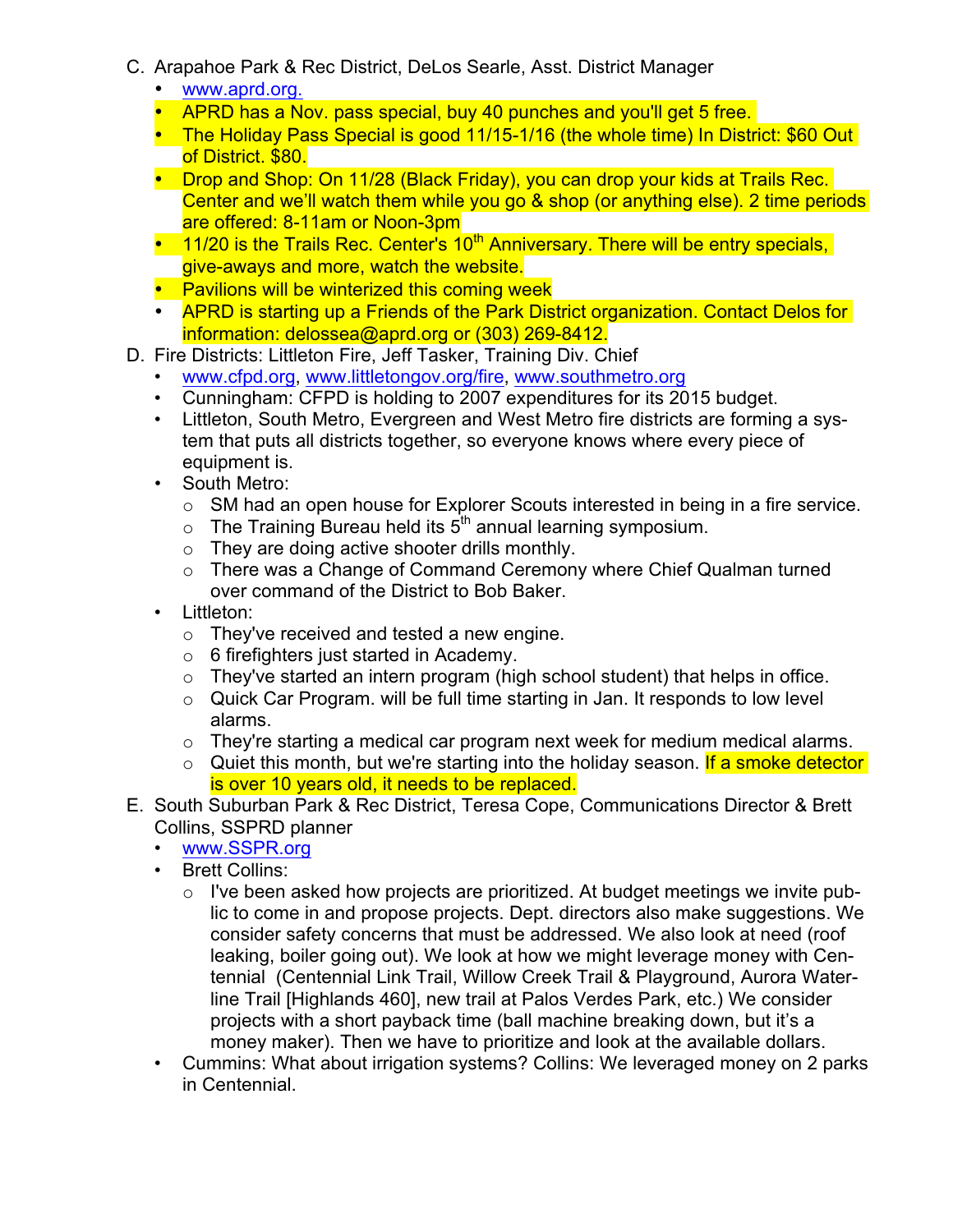- Maurer: What is 4C, what if it doesn't pass, then what? Collins: We won't be doing some projects, we'll look at staffing, some projects won't get done as quickly. We probably won't close a rec. center, but possibly down the line.
- Cummins: Highline Canal Working Group, where are there in terms of recommendations? Collins: They're going to be doing a presentation to the whole committee on some proposals for items; partnering with the City to get them done. The Working Group needs to approve them and then your Open Space Board.
- Cummins: Will there be water in the Highline Canal? Collins: Urban Drainage & Flood Control Dist. is working with Denver Water to collect storm water (legally, can only hold it for 72 hrs. in dams), then will do a test in Denver.
- Cope:
	- o Golf Fall Flash Deals on our Facebook page. Want exclusive flash deals for our golf courses, like & follow South Suburban Golf on Facebook.
	- o Happy Hour: for every 5 "Happy Hour" drop-in fitness classes (Mon.-Fri. after 4pm and weekends) you attend, enter to win a prize, i.e., facial, gift basket. Get your Happy Hour Fitness Tracker at all rec. centers.
	- o Spring Lacrosse registration started Mon., 3 Nov. for children 8-15.
	- o SSPRD Finance Dept. earned the Cert. of Achievement for Excellence in Financial Reporting for the 13th year for its Comprehensive Annual Financial Report.
- F. City of Centennial
	- www.centennialco.gov
	- Mayor Noon:
		- $\circ$  Dist. 1 & 2 had a Marathon presentation tonight at their Dist. meeting.
		- $\circ$  The 3rd Annual Holiday Tree Lighting will be on 11/22. See flyer linked in the email.
	- Applications for Centennial 101 will be taken starting 3 Dec. (?). Watch the website.
	- The City had its budget hearing on 3 Nov.
	- The website will have new plowing maps. There will now be15 trucks on the street. it should be done faster.
	- The City is beginning its final general Land Development Code rezoning for commercial properties in the City.
- G. Centennial Youth Commission, Davis Livingston: The Commission is working to get our tobacco ordinance amended to include e-Cigarettes. They are currently have a food drive at the City building through 11 Nov. They will be starting up a teen court in the new year.
	- Allen: Tell me about the Youth Commission? Davis Livingston: We meet the  $2^{nd}$  &  $4<sup>th</sup>$  Thurs. of the month; 10-12 members representing all districts. Youth in 7th -12th grades apply to be members and go through a selection process. Last year we had a school supplies drive and worked with the Senior Commission on a Paint-a-thon for a needy senior.
- III. C-470 Update, Angie Drumm, Local Government Liaison for CDOT
	- Drumm couldn't make it, Jerome Estes (CDOT) did the presentation.
	- Jerome Estes, CDOT:
		- o We explored 3 funding alternatives, express lanes ended up as the preferred alternative.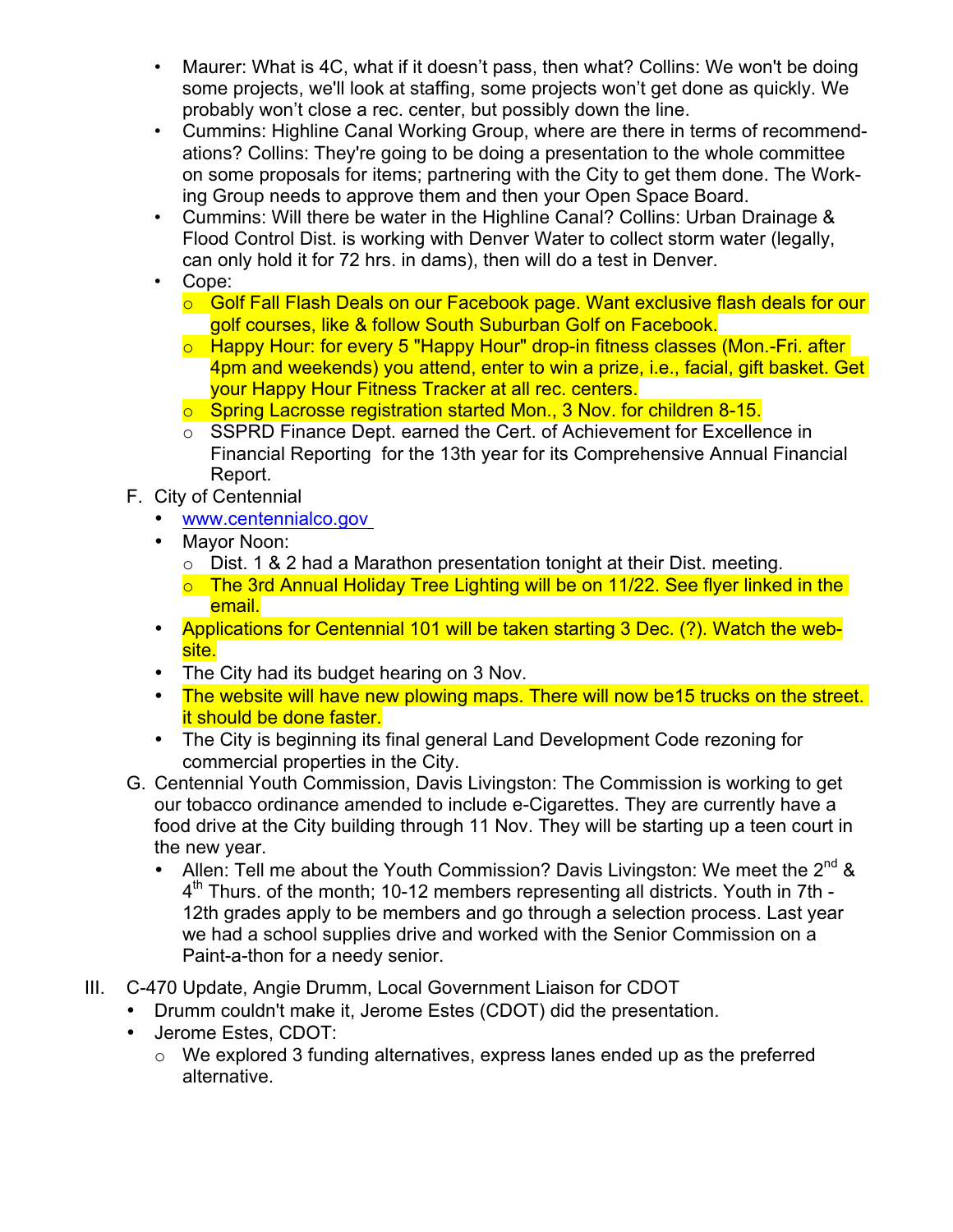- $\circ$  The general purpose lanes will remain free, Express lanes toll everyone who uses them, auxiliary lanes will connect certain exits. (Colo. statute says one transponder must work through whole state.)
- $\circ$  There is an interim building project: WB-2 tolled lanes from I-25 Colorado, 1 to Wadsworth; EB-1 tolled lane from west of Platte River Dr. to I-25. There will be a realignment of substandard curves (within existing right-of-way).
- o Why? to give drivers choice, trip reliability, and there will still be the existing free lanes.
- o We will prepare/set up for 2 express lanes The whole length.
- o There will be targeted neighborhood meetings on noise (Nov/Dec).

### V. CenCON Business

- A. President's report, Gerry Cummins
	- Cummins and Suhaka attended the meeting on the proposed Aurora marijuana pot shop on the northeast corner of Jordan & Arapahoe Rd.
- B. First Vice President/Membership, David Schlatter (absent): Not much happening, We are expecting Georgetown Village & the Village at Centennial to join.
- C. Secretary, Andrea Suhaka
	- The motion to accept the minutes from Aug. was made and seconded in Sept. Due to a lack of quorum it was tabled to a vote today. The vote was unanimous.
	- A motion was made and seconded to accept the minutes from 22 Sept. (Doerr/Maurer) Due to a lack of a quorum, the motion was tabled for Nov.
- D. Treasurer's report, Henry Blum
	- Checking Account at Wells Fargo Bank, Smoky Hill Branch:

| $\bullet$ | Balance forward from 9/22/14 report \$3,089.85 |            |
|-----------|------------------------------------------------|------------|
|           | Income: Dues deposited*                        | 30.00      |
|           | Expenses:                                      | None.      |
|           | Account balance, 10/27/14                      | \$3,119.85 |
|           | *The Knolls HOA                                |            |

• A proposed 2015 Budget is linked in this email.

### Cathy Noon and Andrea Suhaka left the room for the Plans discussion.

- VI. 2<sup>nd</sup> Vice President, Plans, Ed Bain (not present)/Tammy Maurer
	- Centennial Civic Center FDP Administrative Amendment: Construction of a 20' X 40' storage garage, located just west of the existing trash enclosure between the Civic Center & Civic Center Park. The project includes the replacement of the existing plastic fencing around the HVAC unit and back-up generator with a sturdier painted corrugated metal screen wall.
	- Verona Estates FDP Amendment, E. Orchard near Quebec: to change materials of perimeter fencing to 6' Trex material on east & west boundaries and 8' on south boundary; also a fence combination of stone veneer transitioning to stucco along Orchard Rd. A small pool with associated pool building with restrooms & storage is requested
- VII. Adjourn: Cummins adjourned the meeting at 8:45 pm.

Minutes respectfully submitted by Andrea Suhaka, Secretary.

Please inform Andrea Suhaka at 303-770-0058 or standy@ecentral.com of changes in your CenCON Representative or Association President/Chair.

**Next Scheduled Meeting – November 24, 2014**